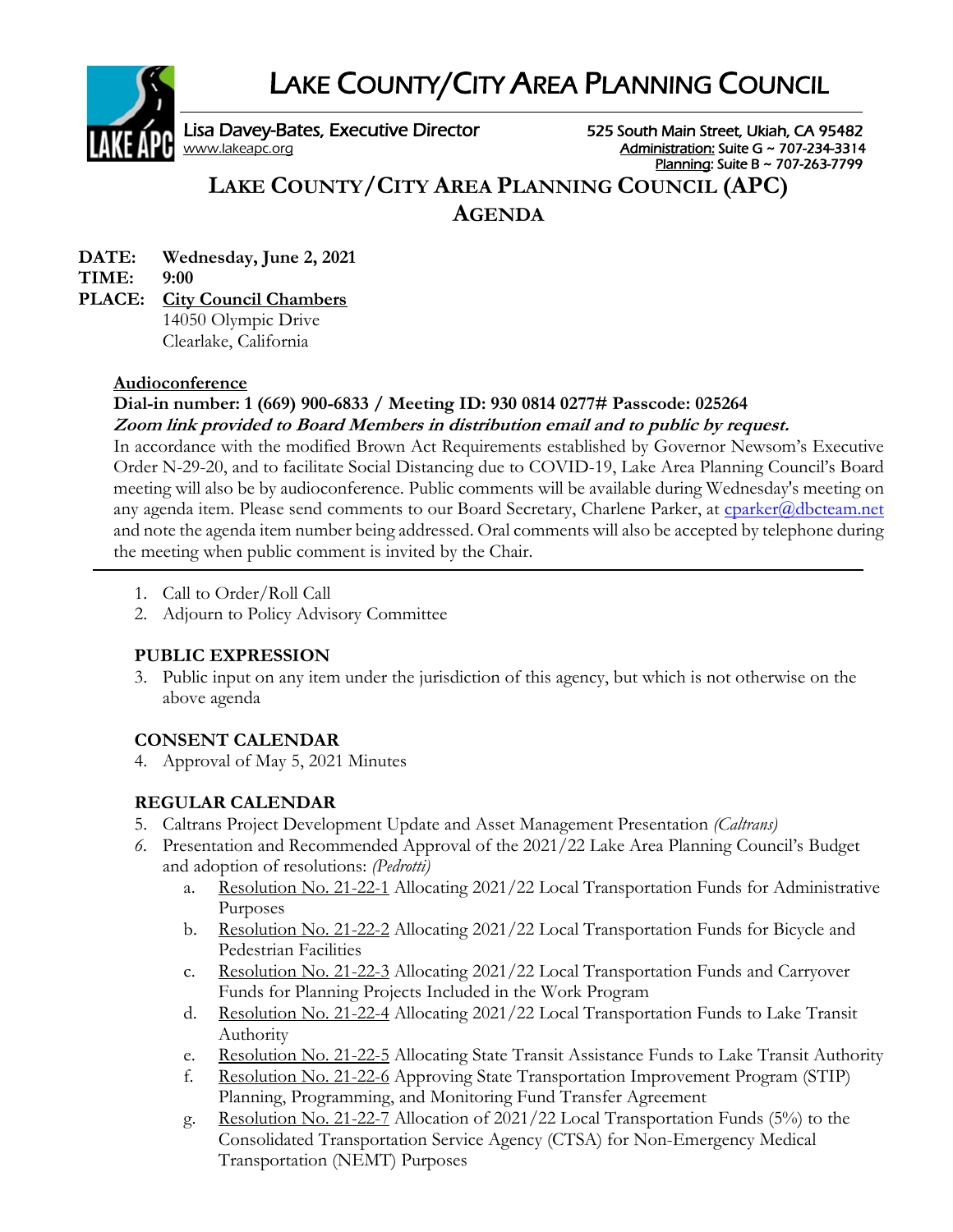- h. Resolution No. 21-22-8 Allocating State of Good Repair Program Funding to Lake Transit Authority
- i. Resolution No. 21-22-9 Allocation of Local Transportation Funds (LTF) to the Reserve Fund
- *7.* Presentation and Recommended Approval of 2021/22 Final Overall Work Program *(Pedrotti)*
- 8. Discussion and Recommended Approval of Coronavirus Response & Relief Supplement Appropriations Act Funds (*Barrett*)

## **RATIFY ACTION**

- 9. Adjourn Policy Advisory Committee and Reconvene as Area Planning Council
- 10. Consideration and Adoption of Recommendations of Policy Advisory Committee

## **REPORTS**

- 11. Reports & Information:
	- a. Lake APC Staff Summary of Meetings Administration and Planning Services
	- b. Lake APC Planning Staff
		- *i.* Grant Updates
		- *ii.* Regional Transportation Plan/Active Transportation Plan Update
		- *iii.*SR 53 Corridor Local Circulation Plan
		- *iv.*Local Road Safety Plan Update
		- *v.* Miscellaneous
	- c. Lake APC Administration Staff
		- i. Next Meeting Date **July 14, <sup>2021</sup> (tentative)** *ii.* Miscellaneous
	- d. Lake APC Directors
	- e. Caltrans
		- i. SR 29 Project Update
		- ii. Lake County Project Status Update
		- iii. Miscellaneous
	- f. Rural Counties Task Force
		- i. Next Meeting Date **June 16, 2021** *(Teleconference)*
	- g. California Transportation Commission
		- i. Next Meeting Date **June 23– 24** *(Sacramento*)
	- h. California Association of Councils of Governments (CalCOG)
		- i. CDAC Meeting **June 29, 2021** *(Webinar)*
		- ii. CalCOG Board of Directors Meeting **June 18, 2021** *(Virtual)*
	- i. Miscellaneous

## **INFORMATION PACKET**

- 12. a) CAPTI Comment Letter
	- b) Transportation Infrastructure State Budget Proposal

## **ADJOURNMENT**

#### **\*\*\*\*\*\*\*\*\*\*\*\***

#### PUBLIC EXPRESSION

Any member of the public may speak on any agenda item when recognized by the Chair for a time period, not to exceed 3 minutes per person and not more than 10 minutes per subject, prior to the Public Agency taking action on that agenda item.

AMERICANS WITH DISABILITIES ACT (ADA) REQUESTS